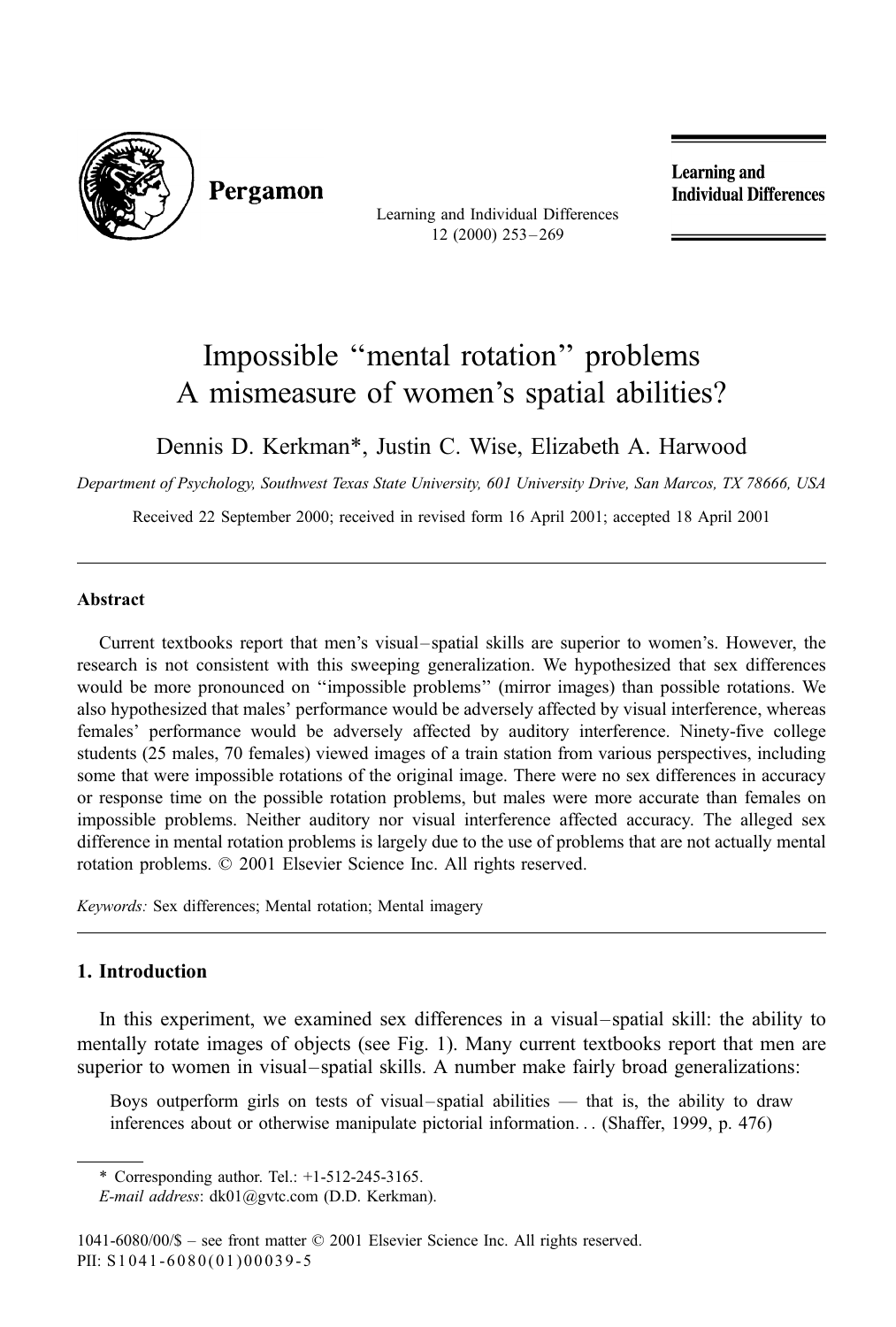

Fig. 1. A sample item from Vandenberg and Kuse's (1978) mental rotation test (adapted from Linn & Petersen, 1985, Copyright 1985, Society for Research in Child Development, adapted with permission).

On tests of mental rotation... the sex difference is substantial and becomes larger with age... the difference is quite large (Eagley, 1995; Voyer, Voyer, & Bryden, 1995). The fact that girls score lower on such tests does not mean that no women are qualified for occupations that demand such skill, such as architecture or some kinds of engineering; it does mean that fewer girls and young women will be able to meet the training requirements for such jobs (Bee, 2000, pp. 220–221).

Spatial skills such as mental rotation are clearly important for a number of high-paying professional careers such as dentistry, medicine, architecture, engineering, navigation, and others. Standardized tests of spatial skills are used for educational and personnel selection in many of these fields (e.g., Dental Admissions Exam, see Reed, 2000, p. 176). It is essential to distinguish actual sex differences in mental rotation from apparent sex differences that show up on a test of mental rotation because of some other confounding variable, such as differential demand characteristics (Orne, 1962) on male and female research participants.

We briefly review some of the major studies on sex differences in spatial skills, with special attention to the ability to mentally rotate images of objects. We then examine the measures used in these studies to identify sources of inconsistency in the research. One critical variable emerges: Some mental rotation tests require the respondent to discriminate which *direction* an image would have to be rotated in order to match the standard, whereas many tests require the respondent to discriminate which images represent *possible rotations* of the standard from images which are *not possible rotations* of the standard — they are